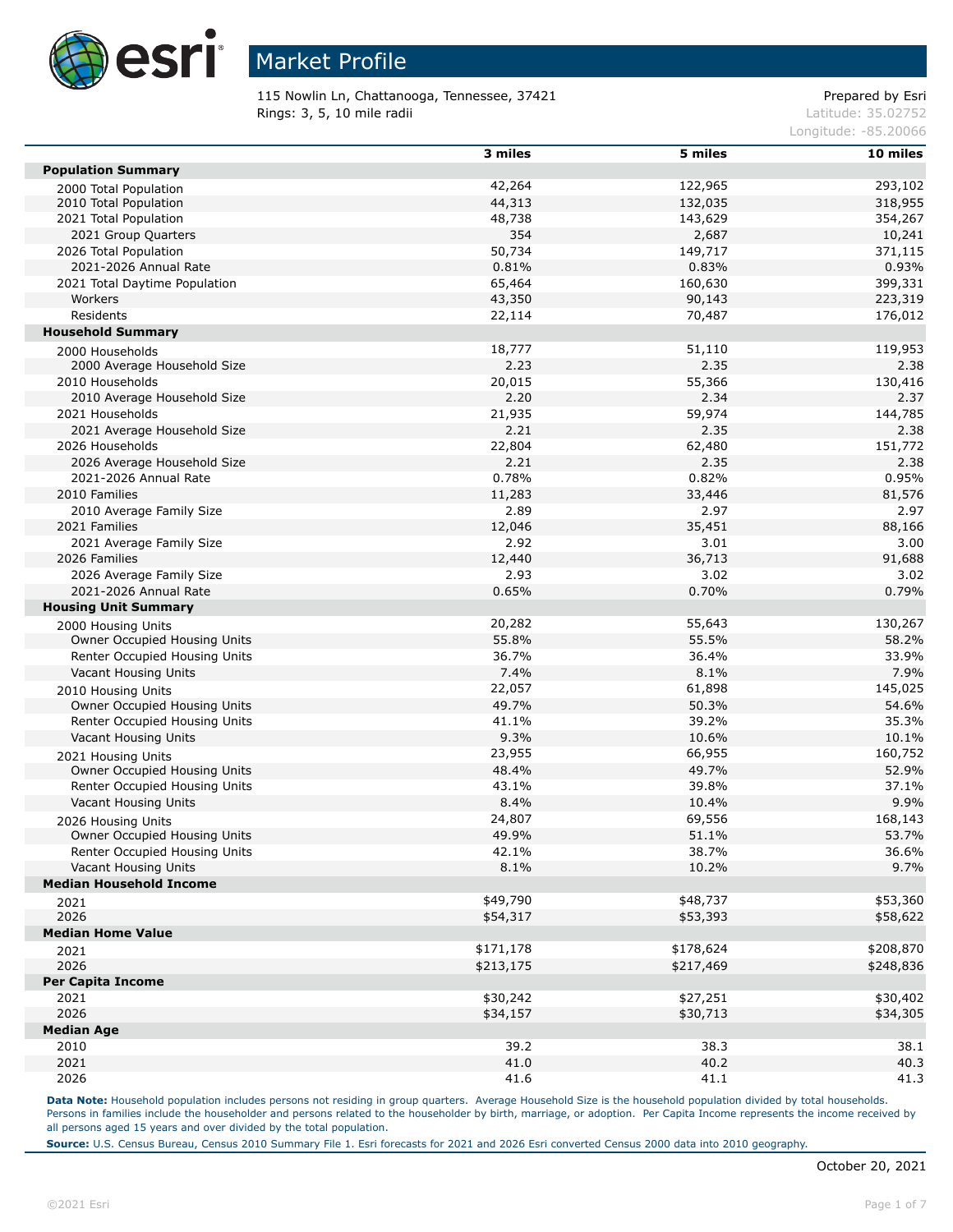

115 Nowlin Ln, Chattanooga, Tennessee, 37421 **Prepared by Esri** Prepared by Esri **Rings: 3, 5, 10 mile radii** Latitude: 35.02752

Longitude: -85.20066

|                                            | 3 miles   | 5 miles   | 10 miles  |
|--------------------------------------------|-----------|-----------|-----------|
| 2021 Households by Income                  |           |           |           |
| Household Income Base                      | 21,934    | 59,973    | 144,783   |
| $<$ \$15,000                               | 10.6%     | 11.4%     | 11.4%     |
| \$15,000 - \$24,999                        | 11.0%     | 11.8%     | 10.2%     |
| \$25,000 - \$34,999                        | 10.8%     | 11.2%     | 10.1%     |
| \$35,000 - \$49,999                        | 17.8%     | 16.6%     | 14.6%     |
| \$50,000 - \$74,999                        | 21.9%     | 20.5%     | 19.2%     |
| \$75,000 - \$99,999                        | 11.5%     | 11.7%     | 12.0%     |
| $$100,000 - $149,999$                      | 8.7%      | 10.2%     | 12.8%     |
| \$150,000 - \$199,999                      | 4.0%      | 3.3%      | 4.9%      |
| $$200,000+$                                | 3.8%      | 3.2%      | 4.7%      |
| Average Household Income                   | \$67,256  | \$65,045  | \$74,264  |
| 2026 Households by Income                  |           |           |           |
| Household Income Base                      | 22,803    | 62,479    | 151,770   |
| $<$ \$15,000                               | 8.7%      | 9.5%      | 9.6%      |
| $$15,000 - $24,999$                        | 9.1%      | 10.0%     | 8.6%      |
| \$25,000 - \$34,999                        | 9.6%      | 10.4%     | 9.3%      |
| \$35,000 - \$49,999                        | 16.7%     | 15.8%     | 13.8%     |
| \$50,000 - \$74,999                        | 23.2%     | 21.5%     | 19.6%     |
| \$75,000 - \$99,999                        | 13.1%     | 13.0%     | 12.9%     |
| $$100,000 - $149,999$                      | 10.3%     | 11.9%     | 14.7%     |
| \$150,000 - \$199,999                      | 5.0%      | 4.1%      | 6.0%      |
| \$200,000+                                 | 4.3%      | 3.7%      | 5.4%      |
| Average Household Income                   | \$76,087  | \$73,399  | \$83,782  |
| 2021 Owner Occupied Housing Units by Value |           |           |           |
| Total                                      | 11,605    | 33,293    | 85,071    |
| $<$ \$50,000                               | 4.8%      | 5.1%      | 4.2%      |
| \$50,000 - \$99,999                        | 16.9%     | 14.2%     | 10.3%     |
| \$100,000 - \$149,999                      | 19.2%     | 18.9%     | 14.7%     |
| \$150,000 - \$199,999                      | 21.5%     | 20.6%     | 18.2%     |
| \$200,000 - \$249,999                      | 10.6%     | 13.6%     | 14.4%     |
| \$250,000 - \$299,999                      | 9.5%      | 9.2%      | 11.7%     |
| \$300,000 - \$399,999                      | 6.8%      | 7.8%      | 12.1%     |
| \$400,000 - \$499,999                      | 4.0%      | 3.3%      | 5.4%      |
| \$500,000 - \$749,999                      | 4.2%      | 4.5%      | 5.4%      |
| \$750,000 - \$999,999                      | 0.7%      | 0.9%      | 1.5%      |
| $$1,000,000 - $1,499,999$                  | 1.2%      | 0.8%      | 0.9%      |
| \$1,500,000 - \$1,999,999                  | 0.1%      | 0.4%      | 0.4%      |
| $$2,000,000 +$                             | 0.6%      | 0.7%      | 0.7%      |
| Average Home Value                         | \$228,981 | \$238,189 | \$270,615 |
| 2026 Owner Occupied Housing Units by Value |           |           |           |
| Total                                      | 12,367    | 35,531    | 90,266    |
| $<$ \$50,000                               | 3.3%      | 3.5%      | 2.8%      |
| \$50,000 - \$99,999                        | 11.1%     | 9.2%      | 6.4%      |
| $$100,000 - $149,999$                      | 13.9%     | 13.8%     | 10.2%     |
| \$150,000 - \$199,999                      | 18.7%     | 18.4%     | 15.7%     |
| \$200,000 - \$249,999                      | 11.1%     | 14.7%     | 15.2%     |
| \$250,000 - \$299,999                      | 13.0%     | 11.8%     | 14.0%     |
| \$300,000 - \$399,999                      | 10.4%     | 11.2%     | 15.6%     |
| \$400,000 - \$499,999                      | 6.5%      | 5.3%      | 7.4%      |
| \$500,000 - \$749,999                      | 7.2%      | 7.3%      | 7.6%      |
| \$750,000 - \$999,999                      | 1.2%      | 1.5%      | 2.2%      |
| \$1,000,000 - \$1,499,999                  | 2.4%      | 1.4%      | 1.4%      |
| \$1,500,000 - \$1,999,999                  | 0.2%      | 0.6%      | 0.5%      |
| $$2,000,000 +$                             | 1.0%      | 1.2%      | 0.9%      |
| Average Home Value                         | \$295,771 | \$301,544 | \$320,278 |

Data Note: Income represents the preceding year, expressed in current dollars. Household income includes wage and salary earnings, interest dividends, net rents, pensions, SSI and welfare payments, child support, and alimony.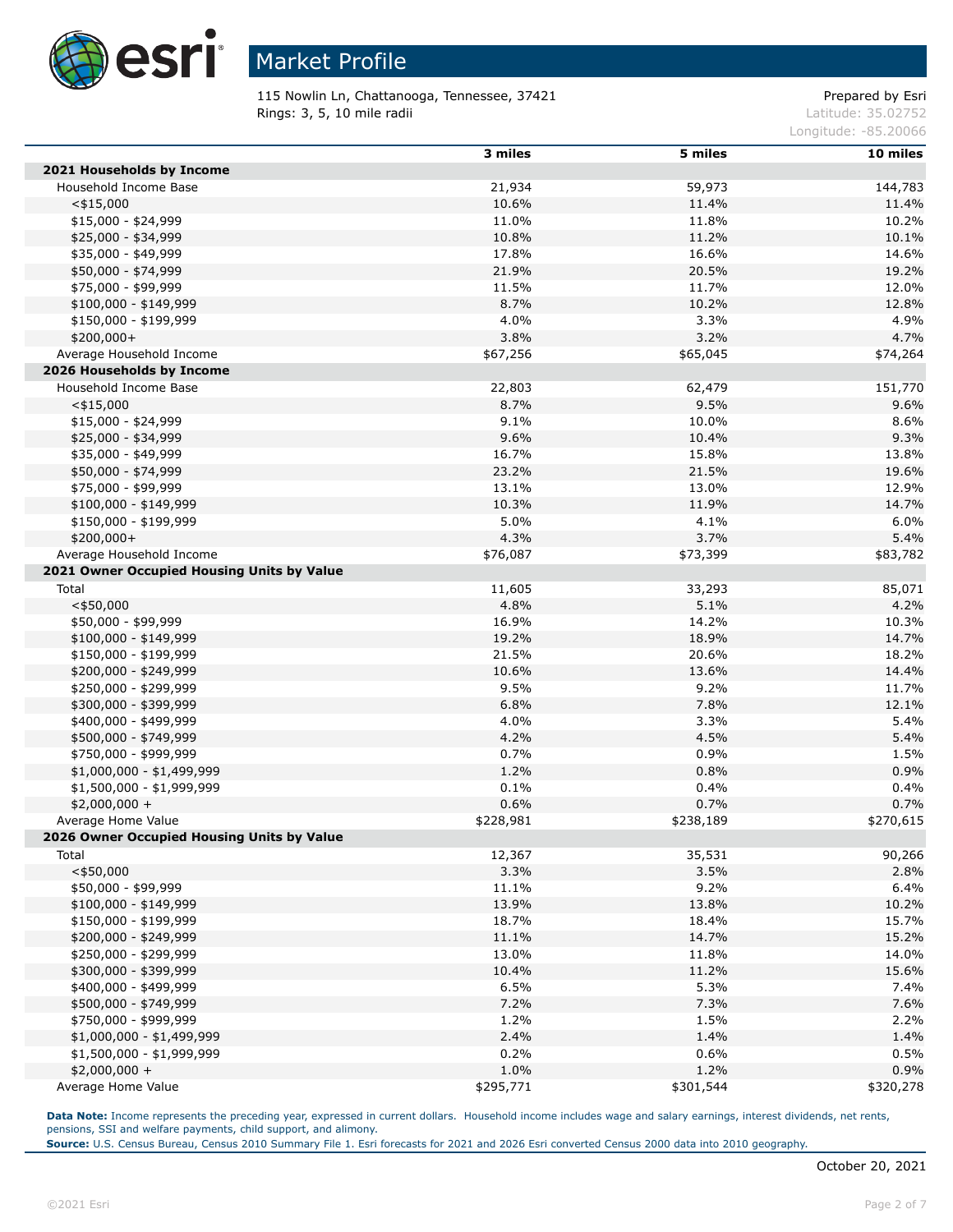

115 Nowlin Ln, Chattanooga, Tennessee, 37421 **Prepared by Esri** Prepared by Esri **Rings: 3, 5, 10 mile radii** Latitude: 35.02752

Longitude: -85.20066

|                               | 3 miles | 5 miles | 10 miles |
|-------------------------------|---------|---------|----------|
| 2010 Population by Age        |         |         |          |
| Total                         | 44,313  | 132,035 | 318,956  |
| $0 - 4$                       | 6.0%    | 6.6%    | 6.3%     |
| $5 - 9$                       | 5.5%    | 6.0%    | 6.0%     |
| $10 - 14$                     | 5.4%    | 5.9%    | 5.9%     |
| $15 - 24$                     | 13.2%   | 13.5%   | 14.4%    |
| $25 - 34$                     | 14.7%   | 14.0%   | 13.5%    |
| $35 - 44$                     | 12.5%   | 12.5%   | 12.7%    |
| $45 - 54$                     | 14.2%   | 14.1%   | 14.1%    |
| $55 - 64$                     | 13.0%   | 12.5%   | 12.6%    |
| $65 - 74$                     | 7.8%    | 7.6%    | 7.6%     |
| $75 - 84$                     | 5.6%    | 5.2%    | 5.0%     |
| $85 +$                        | 2.3%    | 2.1%    | 2.0%     |
| $18 +$                        | 79.6%   | 77.8%   | 78.2%    |
| 2021 Population by Age        |         |         |          |
| Total                         | 48,735  | 143,628 | 354,267  |
| $0 - 4$                       | 5.3%    | 5.8%    | 5.5%     |
| $5 - 9$                       | 5.3%    | 5.8%    | 5.6%     |
| $10 - 14$                     | 5.4%    | 5.8%    | 5.7%     |
| $15 - 24$                     | 11.6%   | 11.3%   | 12.5%    |
| $25 - 34$                     | 14.6%   | 14.3%   | 13.8%    |
| $35 - 44$                     | 12.8%   | 12.9%   | 12.7%    |
| $45 - 54$                     | 11.6%   | 11.6%   | 11.9%    |
| $55 - 64$                     | 13.1%   | 13.1%   | 13.1%    |
| $65 - 74$                     | 11.5%   | 11.0%   | 10.9%    |
| 75 - 84                       | 6.1%    | 5.9%    | 5.8%     |
| $85 +$                        | 2.8%    | 2.6%    | 2.5%     |
| $18 +$                        | 81.0%   | 79.5%   | 80.0%    |
| 2026 Population by Age        |         |         |          |
| Total                         | 50,735  | 149,716 | 371,117  |
| $0 - 4$                       | 5.3%    | 5.8%    | 5.5%     |
| $5 - 9$                       | 5.1%    | 5.7%    | 5.5%     |
| $10 - 14$                     | 5.2%    | 5.7%    | 5.7%     |
| $15 - 24$                     | 11.9%   | 11.6%   | 12.6%    |
| $25 - 34$                     | 13.8%   | 13.1%   | 12.4%    |
| $35 - 44$                     | 12.8%   | 13.2%   | 13.2%    |
| $45 - 54$                     | 11.6%   | 11.7%   | 12.0%    |
| $55 - 64$                     | 12.0%   | 12.0%   | 12.3%    |
| $65 - 74$                     | 11.9%   | 11.5%   | 11.3%    |
| $75 - 84$                     | 7.4%    | 7.1%    | 7.0%     |
| $85 +$                        | 2.9%    | 2.7%    | 2.6%     |
| $18 +$                        | 81.1%   | 79.5%   | 80.1%    |
| <b>2010 Population by Sex</b> |         |         |          |
| Males                         | 20,834  | 62,627  | 152,656  |
| Females                       | 23,479  | 69,408  | 166,299  |
| 2021 Population by Sex        |         |         |          |
| Males                         | 23,025  | 68,610  | 170,747  |
| Females                       | 25,713  | 75,020  | 183,520  |
| 2026 Population by Sex        |         |         |          |
| Males                         | 23,954  | 71,626  | 179,344  |
| Females                       | 26,780  | 78,091  | 191,771  |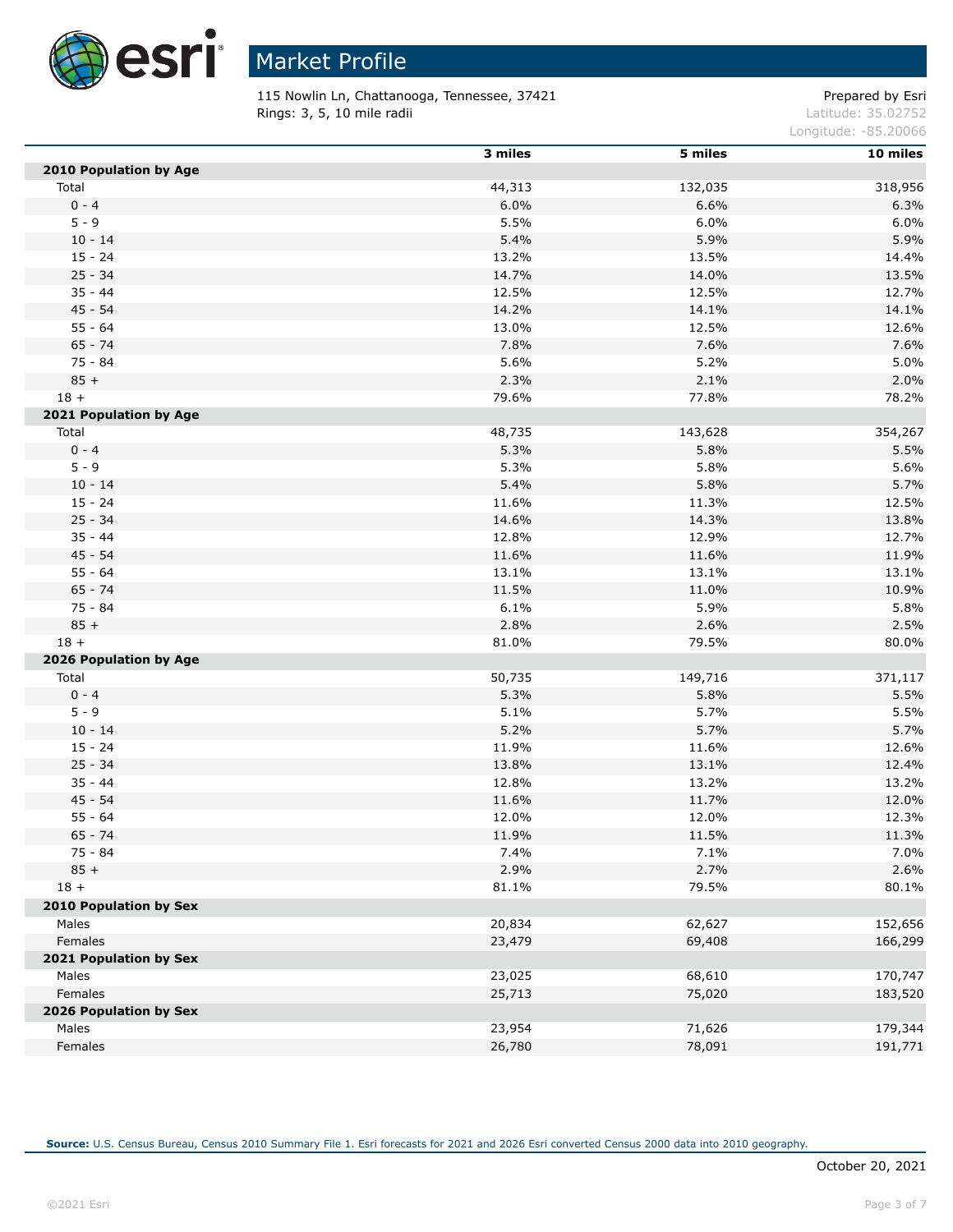

115 Nowlin Ln, Chattanooga, Tennessee, 37421 **Prepared by Esri** Prepared by Esri **Rings: 3, 5, 10 mile radii** Latitude: 35.02752

Longitude: -85.20066

|                                                    | 3 miles | 5 miles | 10 miles |
|----------------------------------------------------|---------|---------|----------|
| <b>2010 Population by Race/Ethnicity</b>           |         |         |          |
| Total                                              | 44,313  | 132,035 | 318,956  |
| White Alone                                        | 55.5%   | 57.4%   | 72.1%    |
| <b>Black Alone</b>                                 | 37.6%   | 35.4%   | 21.5%    |
| American Indian Alone                              | 0.3%    | 0.4%    | 0.4%     |
| Asian Alone                                        | 2.1%    | 2.0%    | 1.9%     |
| Pacific Islander Alone                             | 0.0%    | 0.1%    | 0.1%     |
| Some Other Race Alone                              | 2.6%    | 2.7%    | 2.2%     |
| Two or More Races                                  | 1.9%    | 2.0%    | 1.9%     |
| Hispanic Origin                                    | 5.5%    | 5.4%    | 4.7%     |
| Diversity Index                                    | 59.8    | 59.2    | 48.5     |
| 2021 Population by Race/Ethnicity                  |         |         |          |
| Total                                              | 48,737  | 143,628 | 354,266  |
| White Alone                                        | 55.8%   | 57.6%   | 71.2%    |
| <b>Black Alone</b>                                 | 35.1%   | 33.0%   | 20.4%    |
| American Indian Alone                              | 0.3%    | 0.4%    | 0.3%     |
| Asian Alone                                        | 2.6%    | 2.5%    | 2.3%     |
| Pacific Islander Alone                             | 0.0%    | 0.1%    | 0.1%     |
| Some Other Race Alone                              | 3.7%    | 3.8%    | 3.1%     |
| Two or More Races                                  | 2.5%    | 2.6%    | 2.5%     |
| Hispanic Origin                                    | 8.1%    | 7.7%    | 6.9%     |
| Diversity Index                                    | 63.0    | 62.2    | 52.1     |
| 2026 Population by Race/Ethnicity                  |         |         |          |
| Total                                              | 50,735  | 149,716 | 371,115  |
| White Alone                                        | 55.7%   | 57.2%   | 70.5%    |
| <b>Black Alone</b>                                 | 34.0%   | 32.2%   | 20.0%    |
| American Indian Alone                              | 0.3%    | 0.4%    | 0.3%     |
| Asian Alone                                        | 2.9%    | 2.7%    | 2.5%     |
| Pacific Islander Alone                             | 0.0%    | 0.2%    | 0.1%     |
| Some Other Race Alone                              | 4.3%    | 4.3%    | 3.6%     |
| Two or More Races                                  | 2.9%    | 3.0%    | 2.9%     |
| Hispanic Origin                                    | 9.8%    | 9.1%    | 8.2%     |
| Diversity Index                                    | 64.9    | 64.0    | 54.4     |
| 2010 Population by Relationship and Household Type |         |         |          |
| Total                                              | 44,313  | 132,035 | 318,955  |
| In Households                                      | 99.2%   | 98.0%   | 96.8%    |
| In Family Households                               | 75.9%   | 77.9%   | 78.1%    |
| Householder                                        | 25.4%   | 25.3%   | 25.5%    |
| Spouse                                             | 15.7%   | 15.5%   | 17.6%    |
| Child                                              | 28.1%   | 29.9%   | 28.9%    |
| Other relative                                     | 4.4%    | 4.6%    | 3.9%     |
| Nonrelative                                        | 2.3%    | 2.6%    | 2.2%     |
| In Nonfamily Households                            | 23.4%   | 20.1%   | 18.7%    |
| In Group Quarters                                  | 0.8%    | 2.0%    | 3.2%     |
| Institutionalized Population                       | 0.4%    | 1.5%    | 1.3%     |
| Noninstitutionalized Population                    | 0.4%    | 0.5%    | 1.9%     |

Data Note: Persons of Hispanic Origin may be of any race. The Diversity Index measures the probability that two people from the same area will be from different race/ ethnic groups. **Source:** U.S. Census Bureau, Census 2010 Summary File 1. Esri forecasts for 2021 and 2026 Esri converted Census 2000 data into 2010 geography.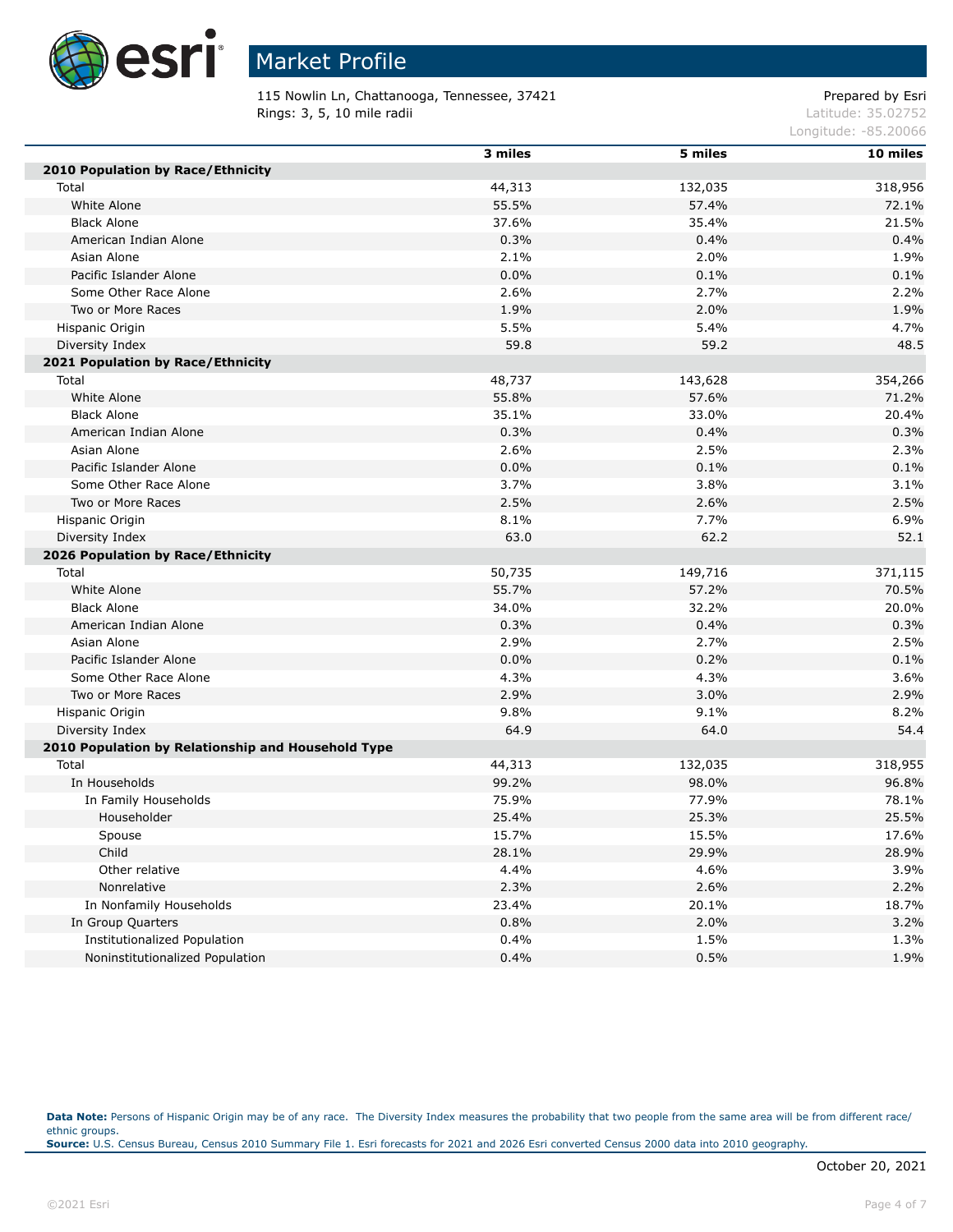

Г

Г

Г

# Market Profile

115 Nowlin Ln, Chattanooga, Tennessee, 37421 **Prepared by Esri** Prepared by Esri **Rings: 3, 5, 10 mile radii** Latitude: 35.02752

Longitude: -85.20066

|                                               | 3 miles | 5 miles | 10 miles |
|-----------------------------------------------|---------|---------|----------|
| 2021 Population 25+ by Educational Attainment |         |         |          |
| Total                                         | 35,336  | 102,425 | 250,413  |
| Less than 9th Grade                           | 4.1%    | 4.1%    | 3.7%     |
| 9th - 12th Grade, No Diploma                  | 6.3%    | 8.3%    | 7.4%     |
| High School Graduate                          | 23.6%   | 24.9%   | 22.6%    |
| GED/Alternative Credential                    | 3.3%    | 4.7%    | 4.9%     |
| Some College, No Degree                       | 24.3%   | 23.0%   | 21.2%    |
| Associate Degree                              | 10.0%   | 9.3%    | 8.7%     |
| Bachelor's Degree                             | 18.0%   | 16.7%   | 20.5%    |
| Graduate/Professional Degree                  | 10.4%   | 8.9%    | 10.9%    |
| 2021 Population 15+ by Marital Status         |         |         |          |
| Total                                         | 40,982  | 118,725 | 294,539  |
| <b>Never Married</b>                          | 38.2%   | 36.6%   | 34.3%    |
| Married                                       | 41.6%   | 42.0%   | 45.6%    |
| Widowed                                       | 6.0%    | 7.3%    | 7.2%     |
| Divorced                                      | 14.2%   | 14.0%   | 12.9%    |
| 2021 Civilian Population 16+ in Labor Force   |         |         |          |
| Civilian Population 16+                       | 27,981  | 77,413  | 188,137  |
| Population 16+ Employed                       | 95.9%   | 94.6%   | 95.0%    |
| Population 16+ Unemployment rate              | 4.1%    | 5.4%    | 5.0%     |
| Population 16-24 Employed                     | 13.6%   | 12.9%   | 13.7%    |
| Population 16-24 Unemployment rate            | 7.6%    | 10.4%   | 10.0%    |
| Population 25-54 Employed                     | 61.5%   | 63.0%   | 62.5%    |
| Population 25-54 Unemployment rate            | 3.3%    | 4.5%    | 4.1%     |
| Population 55-64 Employed                     | 15.8%   | 15.7%   | 16.0%    |
| Population 55-64 Unemployment rate            | 6.0%    | 6.6%    | 5.7%     |
| Population 65+ Employed                       | 9.2%    | 8.4%    | 7.8%     |
| Population 65+ Unemployment rate              | 0.6%    | 0.9%    | 1.0%     |
| 2021 Employed Population 16+ by Industry      |         |         |          |
| Total                                         | 26,837  | 73,269  | 178,773  |
| Agriculture/Mining                            | 0.2%    | 0.2%    | 0.3%     |
| Construction                                  | 5.2%    | 6.4%    | 6.0%     |
| Manufacturing                                 | 13.5%   | 13.8%   | 12.9%    |
| <b>Wholesale Trade</b>                        | 1.9%    | 2.4%    | 2.4%     |
| Retail Trade                                  | 10.9%   | 11.6%   | 11.5%    |
| Transportation/Utilities                      | 8.3%    | 7.6%    | 6.9%     |
| Information                                   | 1.8%    | 1.5%    | 1.4%     |
| Finance/Insurance/Real Estate                 | 8.3%    | 7.9%    | 8.7%     |
| Services                                      | 45.6%   | 45.1%   | 46.8%    |
| <b>Public Administration</b>                  | 4.3%    | 3.5%    | 3.1%     |
| 2021 Employed Population 16+ by Occupation    |         |         |          |
| Total                                         | 26,835  | 73,269  | 178,772  |
| White Collar                                  | 61.7%   | 58.7%   | 63.4%    |
| Management/Business/Financial                 | 16.1%   | 14.6%   | 17.2%    |
| Professional                                  | 21.9%   | 20.9%   | 23.3%    |
| Sales                                         | 10.4%   | 10.1%   | 10.6%    |
| Administrative Support                        | 13.2%   | 13.2%   | 12.4%    |
| <b>Services</b>                               | 15.6%   | 15.6%   | 14.5%    |
| <b>Blue Collar</b>                            | 22.8%   | 25.7%   | 22.1%    |
| Farming/Forestry/Fishing                      | 0.0%    | 0.2%    | 0.1%     |
| Construction/Extraction                       | 3.3%    | 4.4%    | 4.1%     |
| Installation/Maintenance/Repair               | 2.5%    | 2.4%    | 2.6%     |
| Production                                    | 7.9%    | 8.9%    | 7.2%     |
| Transportation/Material Moving                | 9.1%    | 9.9%    | 8.1%     |
|                                               |         |         |          |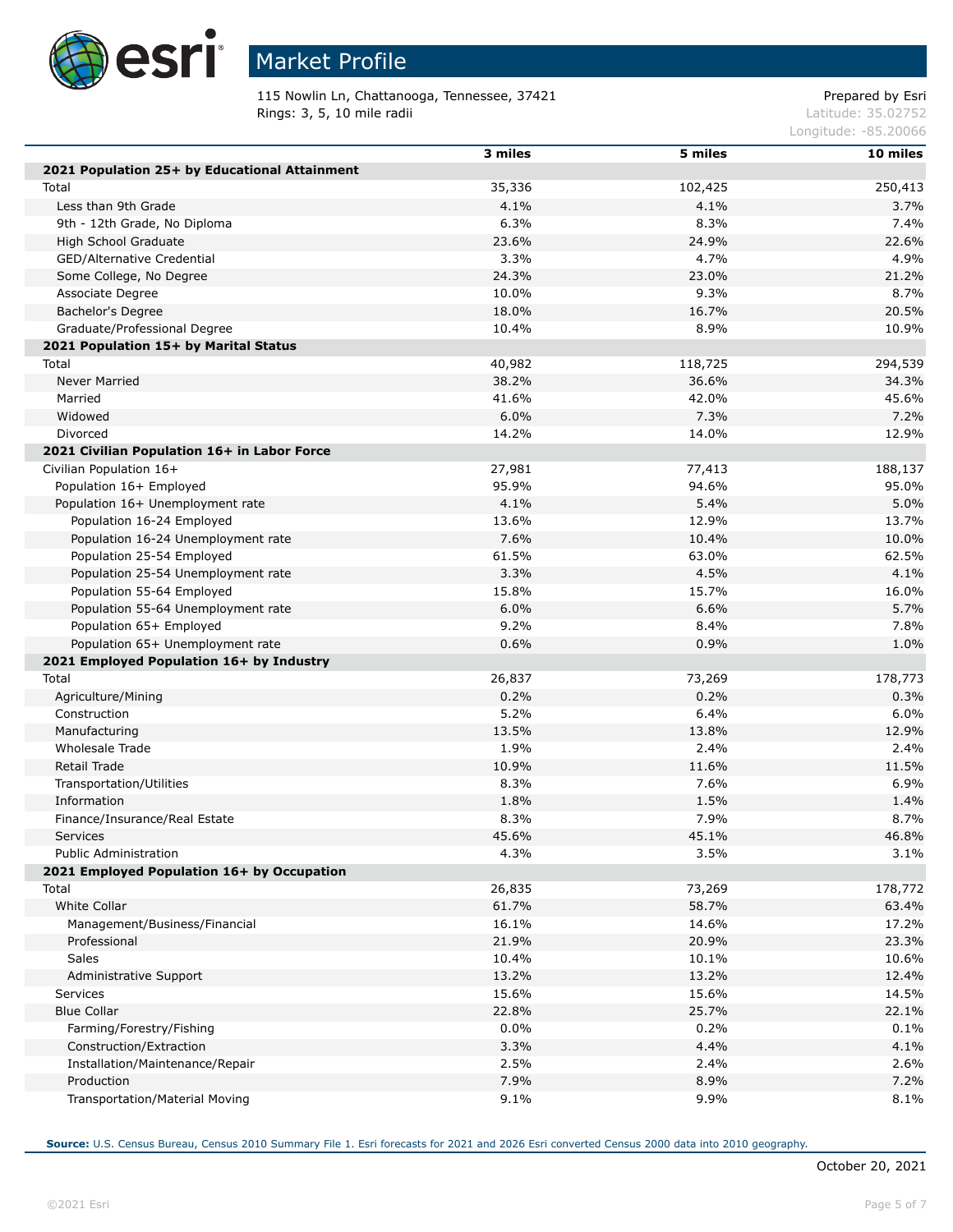

115 Nowlin Ln, Chattanooga, Tennessee, 37421 **Prepared by Esri** Prepared by Esri Rings: 3, 5, 10 mile radii and the contract of the contract of the contract of the contract of the contract of the contract of the contract of the contract of the contract of the contract of the contract of the contract of

Longitude: -85.20066

|                                               | 3 miles | 5 miles | 10 miles |
|-----------------------------------------------|---------|---------|----------|
| 2010 Households by Type                       |         |         |          |
| Total                                         | 20,014  | 55,365  | 130,415  |
| Households with 1 Person                      | 37.0%   | 33.1%   | 31.0%    |
| Households with 2+ People                     | 63.0%   | 66.9%   | 69.0%    |
| Family Households                             | 56.4%   | 60.4%   | 62.6%    |
| Husband-wife Families                         | 34.7%   | 37.1%   | 43.0%    |
| With Related Children                         | 12.4%   | 14.0%   | 17.0%    |
| Other Family (No Spouse Present)              | 21.6%   | 23.3%   | 19.6%    |
| Other Family with Male Householder            | 4.7%    | 4.9%    | 4.5%     |
| With Related Children                         | 2.4%    | 2.6%    | 2.4%     |
| Other Family with Female Householder          | 17.0%   | 18.4%   | 15.0%    |
| With Related Children                         | 10.3%   | 11.7%   | 9.5%     |
| Nonfamily Households                          | 6.6%    | 6.5%    | 6.4%     |
|                                               |         |         |          |
| All Households with Children                  | 25.6%   | 28.7%   | 29.4%    |
|                                               |         |         |          |
| Multigenerational Households                  | 4.0%    | 4.8%    | 4.2%     |
| Unmarried Partner Households                  | 5.9%    | 6.1%    | 5.8%     |
| Male-female                                   | 5.0%    | 5.4%    | 5.0%     |
| Same-sex                                      | 0.8%    | 0.7%    | 0.7%     |
| 2010 Households by Size                       |         |         |          |
| Total                                         | 20,015  | 55,365  | 130,415  |
| 1 Person Household                            | 37.0%   | 33.1%   | 31.0%    |
| 2 Person Household                            | 32.9%   | 32.8%   | 33.7%    |
| 3 Person Household                            | 14.4%   | 15.6%   | 16.0%    |
| 4 Person Household                            | 9.1%    | 10.4%   | 11.3%    |
| 5 Person Household                            | 3.8%    | 4.6%    | 4.8%     |
| 6 Person Household                            | 1.8%    | 2.0%    | 1.9%     |
| 7 + Person Household                          | 1.0%    | 1.4%    | 1.2%     |
| 2010 Households by Tenure and Mortgage Status |         |         |          |
| Total                                         | 20,015  | 55,366  | 130,416  |
| Owner Occupied                                | 54.7%   | 56.2%   | 60.7%    |
| Owned with a Mortgage/Loan                    | 37.5%   | 37.9%   | 40.9%    |
| Owned Free and Clear                          | 17.3%   | 18.3%   | 19.9%    |
| Renter Occupied                               | 45.3%   | 43.8%   | 39.3%    |
| 2021 Affordability, Mortgage and Wealth       |         |         |          |
| Housing Affordability Index                   | 153     | 146     | 138      |
| Percent of Income for Mortgage                | 14.4%   | 15.4%   | 16.4%    |
| Wealth Index                                  | 58      | 58      | 73       |
| 2010 Housing Units By Urban/ Rural Status     |         |         |          |
| <b>Total Housing Units</b>                    | 22,057  | 61,898  | 145,025  |
| Housing Units Inside Urbanized Area           | 100.0%  | 100.0%  | 97.0%    |
| Housing Units Inside Urbanized Cluster        | 0.0%    | $0.0\%$ | 0.0%     |
| Rural Housing Units                           | 0.0%    | 0.0%    | 3.0%     |
| 2010 Population By Urban/ Rural Status        |         |         |          |
| <b>Total Population</b>                       | 44,313  | 132,035 | 318,955  |
| Population Inside Urbanized Area              | 100.0%  | 100.0%  | 96.8%    |
| Population Inside Urbanized Cluster           | 0.0%    | $0.0\%$ | 0.0%     |
| Rural Population                              | 0.0%    | 0.0%    | 3.2%     |

Data Note: Households with children include any households with people under age 18, related or not. Multigenerational households are families with 3 or more parentchild relationships. Unmarried partner households are usually classified as nonfamily households unless there is another member of the household related to the householder. Multigenerational and unmarried partner households are reported only to the tract level. Esri estimated block group data, which is used to estimate polygons or non-standard geography.